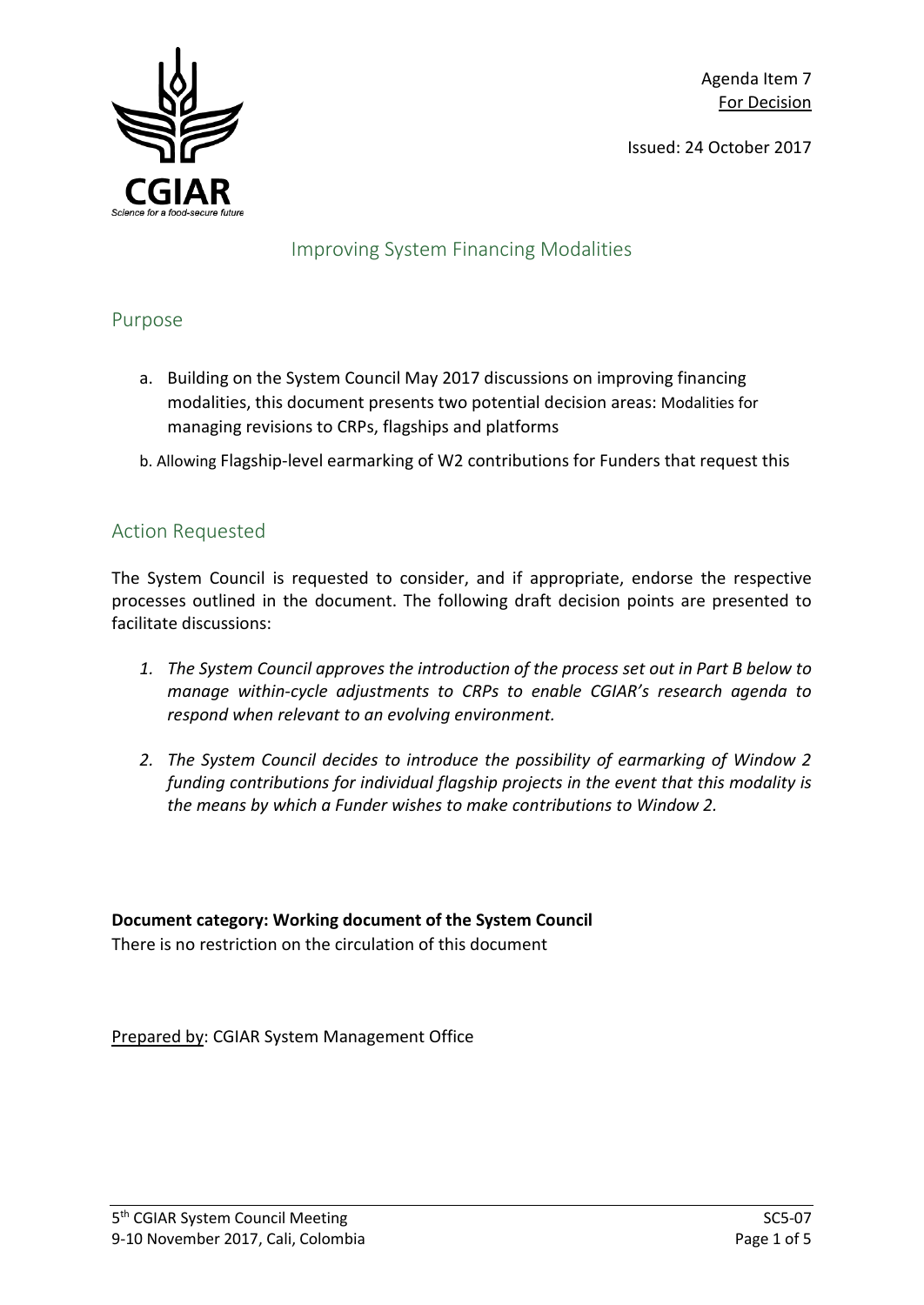### Part A - Background

1. The following action was agreed at the November 2016  $3<sup>rd</sup>$  System Council meeting:

#### *SC/M3/AP1 – Genebanks and broader funding discussion Recognizing the importance of the former Fund Council's decision at FC14 on funding the Genebanks, the System Management Office will put in motion a wider funding discussion amongst the System Council members (which includes the Genebanks decision, builds on the work done on the transition, and does not seek to reinvent the wheel). This work is to be overseen in due course by the System Council's Strategic Impact, Monitoring and Evaluation Committee(SIMEC).*

2. An initial 'Scoping Paper' was developed for the System Council's 4th meeting in May 20[1](#page-1-0)7 (paper reference  $SC4-03$ )<sup>1</sup>. Other follow-up elements of that Scoping Paper are carried forward in agenda items in this 5th System Council meeting under Agenda Item 6 on an allocation strategy. This paper addresses two other follow-up items to the scoping paper: a) managing CRP revisions, and b) flagship-level earmarking.

## Part B - Managing CRP Revisions

- 3. An important foundation of a dynamic and impactful research Portfolio is an appropriate balance between predictability and change. A successful multi-year allocation strategy is also contingent upon the ability to modify the portfolio when necessary to reflect major changes in funding preferences, the research context, or performance. This must be balanced against efforts to provide the maximum predictability to enable adequate forward planning.
- 4. The SC4 Financing Modalities Scoping Paper (p.10, Part D, Paragraph  $3)^2$  $3)^2$  made the following points:

"portfolio-level flexibility and breadth: a concern is expressed by some funders on i) 'locking up' the whole potential funding envelope for half a decade without an ongoing role for the System Council to actively manage the portfolio on an ongoing basis; and ii) the breadth of the CRP/platform portfolio relative to the funding available. However, it should be noted that through W3 and bilateral funding individual Funders steer approximately 80% of the portfolio directly."

5. The proposed Allocation Strategy (see paper SC5-06) identifies a process to make periodic reassessments of the Portfolio based on a 4-year planning cycle. But within each 4-year cycle period, a process for within-cycle adjustments should be clarified to enable the portfolio to respond to urgent needs, take up unforeseen opportunities

<span id="page-1-0"></span> <sup>1</sup> [http://www.cgiar.org/wp-content/uploads/2017/05/SC4-03\\_Funding-Modalities-ScopingPaper\\_Revision-](http://www.cgiar.org/wp-content/uploads/2017/05/SC4-03_Funding-Modalities-ScopingPaper_Revision-1_4May2017.pdf)[1\\_4May2017.pdf](http://www.cgiar.org/wp-content/uploads/2017/05/SC4-03_Funding-Modalities-ScopingPaper_Revision-1_4May2017.pdf)

<span id="page-1-1"></span><sup>2</sup> From meeting document SMB6-03 (14 April draft version)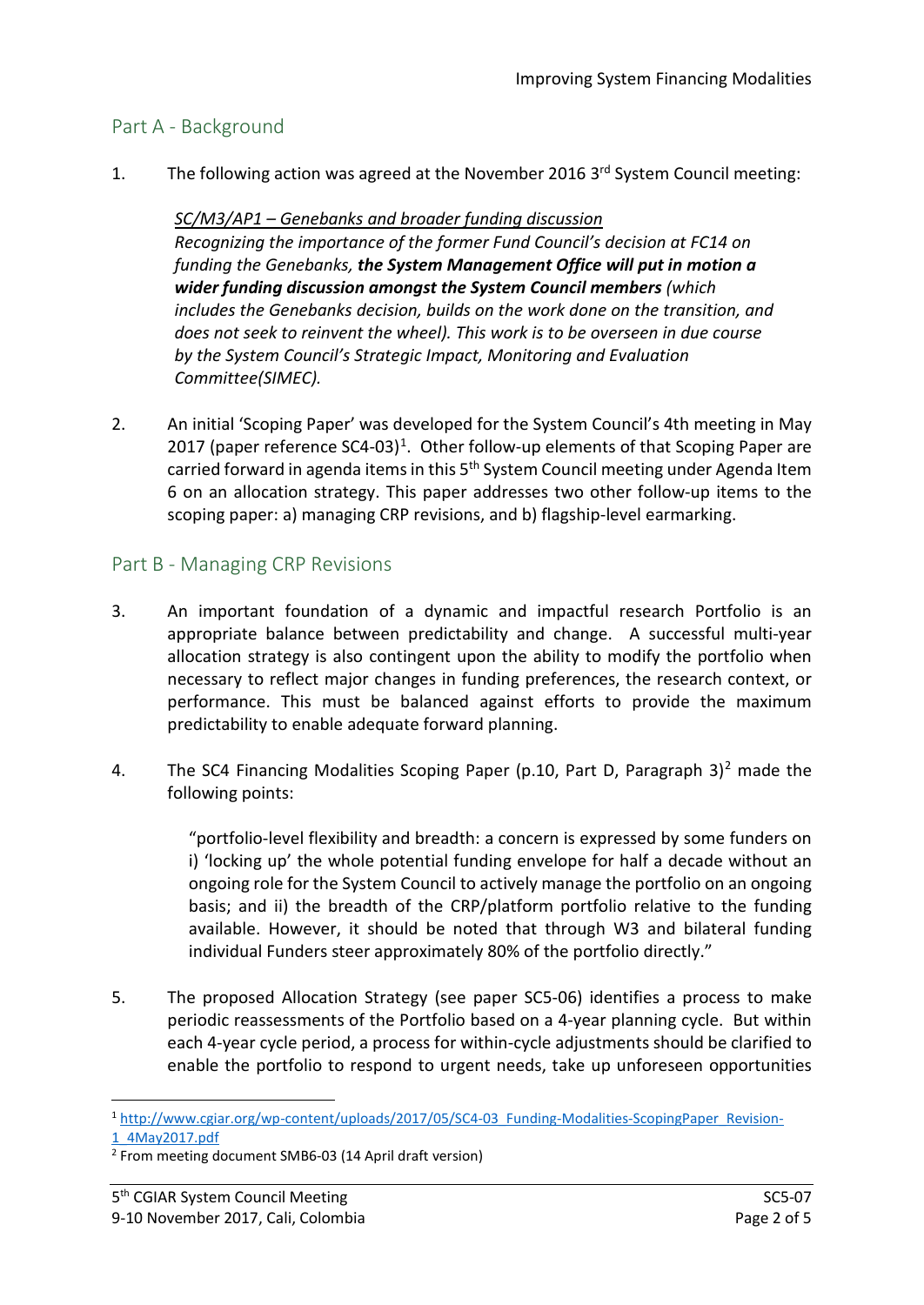(e.g. a new pipeline of funding) or make adjustments to ensure quality results reporting.

- 6. Informed by the Board's discussions at their  $7<sup>th</sup>$  meeting, a proposed process is set out as follows, noting the need for clearly-defined criteria for adjustments:
	- a) **Adding a new flagship/or major expansion in scope to a flagship**-i) SMB agrees to receive a new flagship proposal with particular consideration being given to it bringing additional financing into the system, ii) this is given a 'light review' by ISPC, iii) SMB circulates to SC for approval alongside a recommended funding decision.
	- b) **Major changes to a CRP/platform without adding a new flagship**  SMB manages this process with the Lead Center, resubmitting to ISPC and then (if given a green light) to System Council for approval.
	- c) **Adding a new CRP/platform** maintain existing practice / adopt any new practice agreed by the System Council for independent scientific review.
	- d) **Major reduction in scope/dropping a flagship** SMB takes decision based on recommendation of the Lead Center, releasing funding back to common pool or other flagships in that CRP.

### Part C - Flagship-level earmarking – pros and cons, and how to manage the risks

7. The Financing Modalities Scoping Paper p.[3](#page-2-0)7, Appendix 2, Paragraph  $2<sup>3</sup>$  made the following points:

> "Funder earmarking capability at system-level: the choice for CGIAR funders could be characterized as a wide divergence between two domains – bilateral, with significant funder and recipient transaction costs, and pooled, for which Funders have options to allocate funding to large "buckets" e.g. CRPs and Platforms. An observation from conversations with various funders is that there is no option in between these two domains, noting that i) the breadth of CRPs does not accommodate the granularity of interests by funders, ii) despite strong efforts to manage perceived quality differences between flagships, there is a still a perception by some funders that some differences remain such that they would like to choose between flagships in targeting funding, and iii) in the face of funding pressures broader W1 or CRP-level pooling of funds may in some cases make it harder to make at attribution link to activities and to create a sense of 'ownership'."

8. The Scoping Paper thus floated the idea of allowing flagship level earmarking in W2. Contributors would be able to earmark some or all of their resources, if desired, to specific flagships. This could be in the form of a negative 'exclusion list' to accompany

<span id="page-2-0"></span><sup>3</sup> http://www.cgiar.org/wp-content/uploads/2017/05/SC4-03 Funding-Modalities-ScopingPaper Revision-[1\\_4May2017.pdf](http://www.cgiar.org/wp-content/uploads/2017/05/SC4-03_Funding-Modalities-ScopingPaper_Revision-1_4May2017.pdf)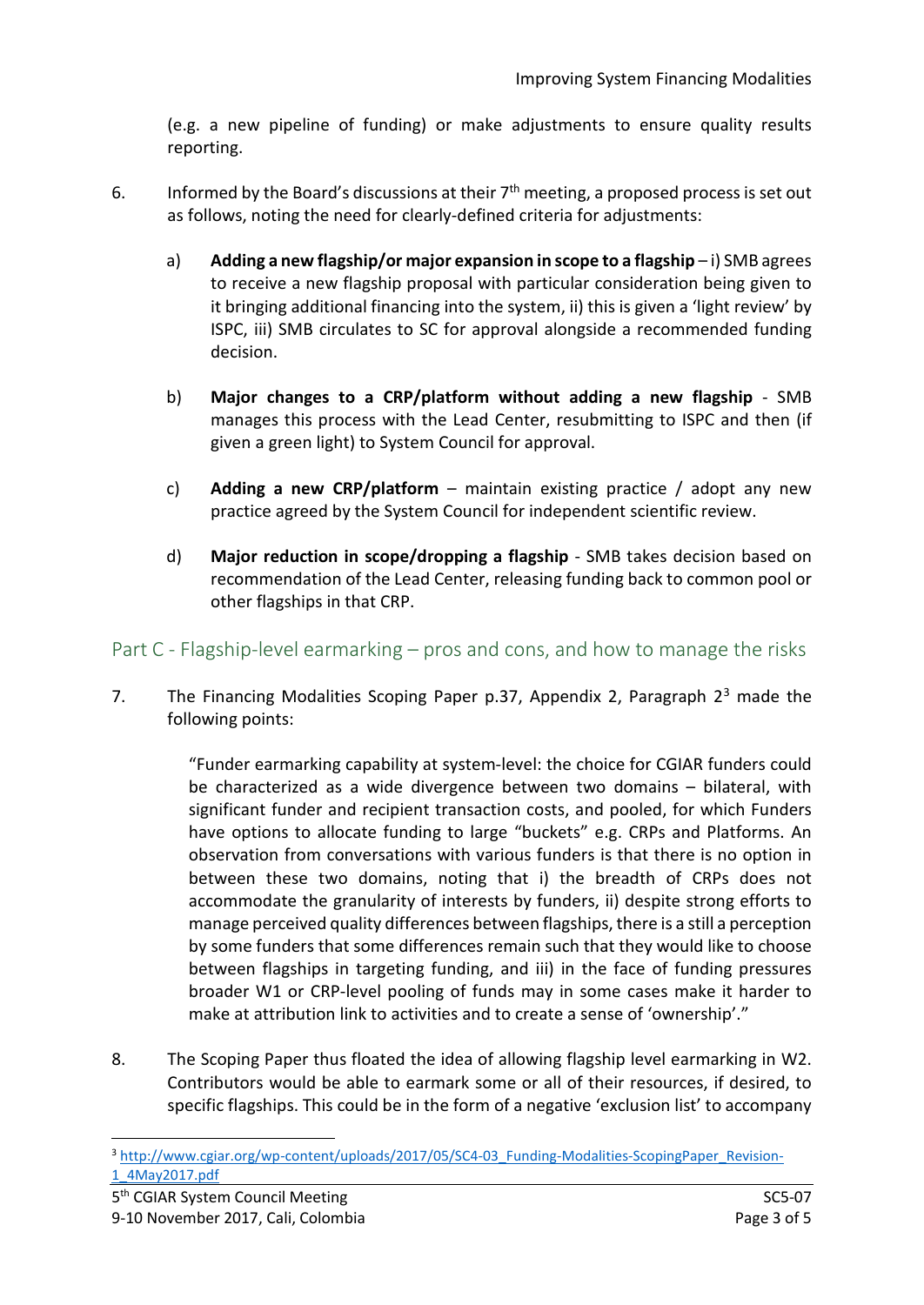any W2 CRP funder allocations, or positive quantified allocations to specified flagships. This would be implemented not by creating sub-accounts in the Trust Fund, but rather by the System Management Office's accounting measures in releasing funds.

#### 9. **Potential pros:**

- a) Enabling major new funding initiatives to enter the System-funding portfolio as new flagships (see proposed modality above) with potentially earmarked funding at the flagship level.
- b) Maintaining System-level funding: some W2 funders have expressed a strong desire for flagship-level earmarking, and to be able to target funding more precisely within a pooled funding arrangement.
- c) Potentially increasing system-level funding: as set out in the Scoping Paper, ability to target financing in CRPs might attract new and additional funding into the System.
- d) Providing greater information on, and expression of, funder preferences.

#### 10. **Potential cons:**

- a) A risk of disequilibrium: a System Management Office estimate is that about onehalf of all flagships (FPs) are highly integrated with the rest of Portfolio, while about 40% are moderately integrated and 10% less integrated. Uncoordinated flagship earmarking might lead to some negative externalities on other related flagships in the same or other CRPs.
- b) Potential additional transaction costs for Funders, with W1 and non-earmarked W2 funding providing less internal programmatic and management time for Funders.
- c) Some flagships are led by partners, not by CGIAR entities there may be incentive to fund home-country institutes.
- d) Flagship-level earmarking would present additional management challenges for CRP management teams, Centers and the System Management Office in terms of restricting the fungibility of financing and additional financial management requirements.
- e) Earmarking would not necessarily lead to a rebalancing of funding between flagships at the CRP level - earmarked funding (unless the levels are very significant) to a flagship would displace existing unearmarked funding which would be used to finance other CRP activities.